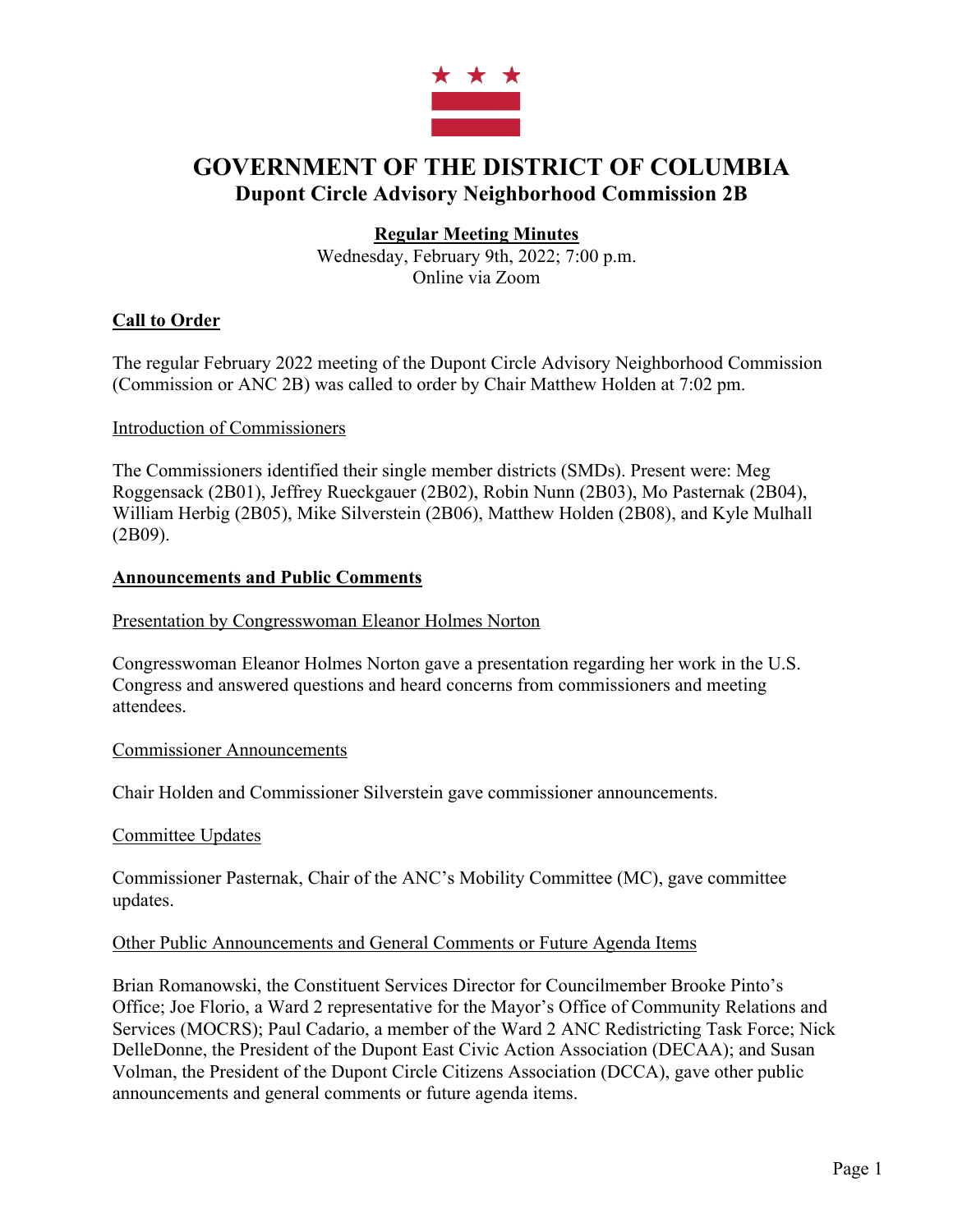# **Alcoholic Beverage Control Board Agenda**

Amazon Retail, LLC – Application for a New a Retailer's Class "B" Full-Service Grocery Store License at 1100 15th Street NW

*The Commission did not take any action regarding this matter.*

Rosemarino D'Italia – Application for a Substantial Change to the Establishment's Retailer's Class "C" Tavern License at 1714 Connecticut Avenue NW

Commissioner Roggensack moved to adopt a proposed resolution regarding the matter. Commissioner Rueckgauer seconded the motion, which was voted on and passed (VOTES: 7-1- 0). The resolution reads as follows:

WHEREAS, Rosemarino D'Italia, located at 1714 Connecticut Avenue NW, has applied for a substantial change to an existing Class "C" Tavern license to allow for live entertainment,

WHEREAS, the proposed change raises questions of peace, order, and quiet because of the adjoining and nearby residences,

WHEREAS, ANC 2B has received information within the past 24 hours that the Metropolitan Police Department (MPD) has been called to respond to neighbor complaints involving Rosemarino D'Italia's after-hours operations, raising questions about compliance with its current license,

WHEREAS, ANC 2B would like to address these concerns through negotiation of a settlement agreement pursuant to DC Code Section 25-446,

WHEREAS, the settlement agreement envisioned would include provisions relating to hours of live entertainment (aligned with hours of operation and beverage service); noise (to transmit and manage sound within the establishment); permitting the applicant to market or promote events provided that the applicant does not employ outside promoters; requiring the applicant to prepare and submit a security plan to address, among other things, patron entry and service and staff training, in consultation with MPD, including if appropriate the use of reimbursable police details to address risks to neighbors associated with patron departure after closing; and alternate day trash pickup and public space maintenance, and

WHEREAS, Rosemarino D'Italia and the Dupont Circle Citizens Association (DCCA) are finalizing a settlement agreement on these terms and have asked ANC 2B to join the settlement agreement.

THEREFORE, BE IT RESOLVED that ANC 2B protests Rosemarino D'Italia's substantial change application based on the adverse impact on the peace, order, and quiet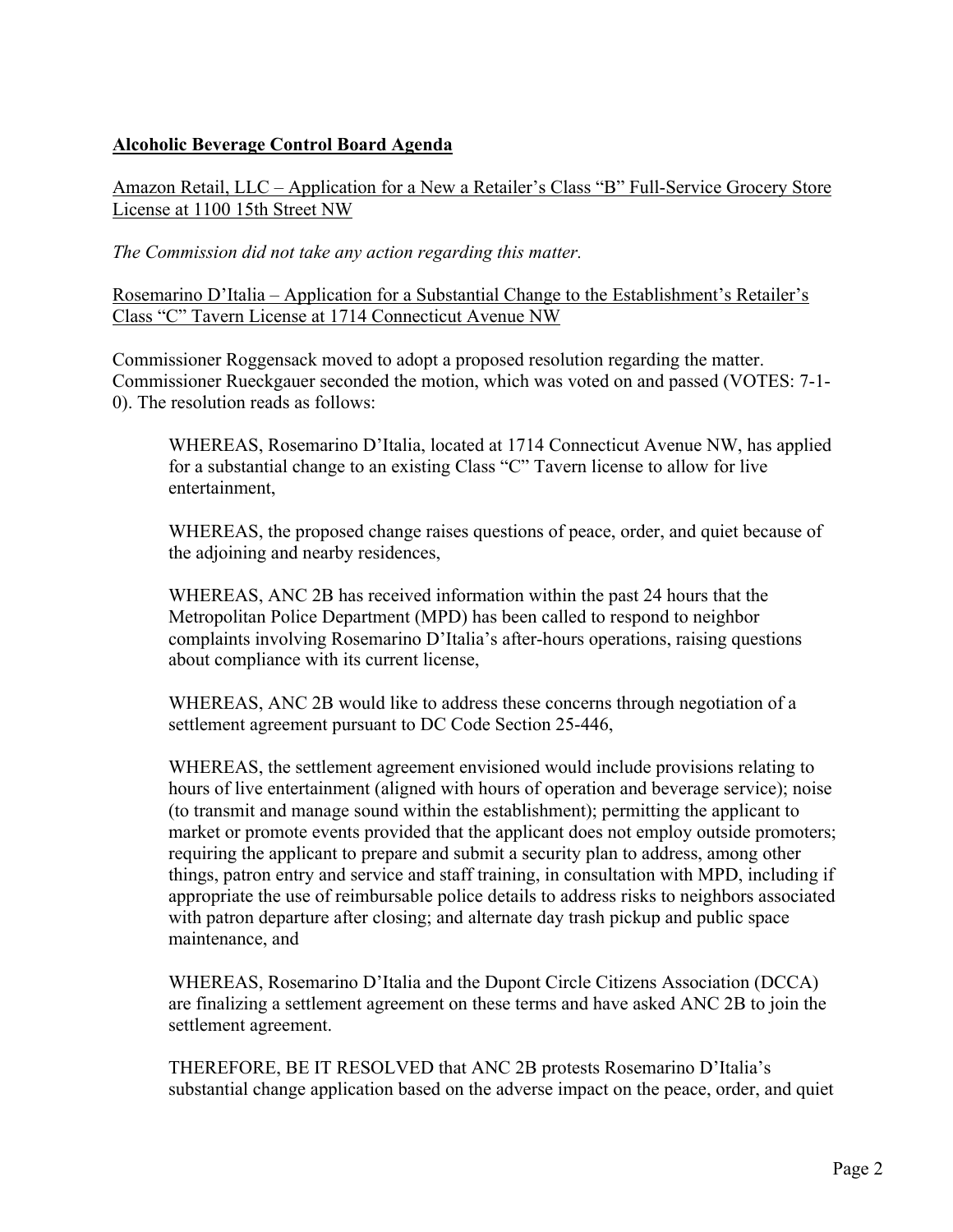of the neighborhood, pending conclusion of an agreement to the outlined settlement agreement terms, and requests clarification by the Alcoholic Beverage Regulation Administration (ABRA) of Rosemarino D'Italia's compliance with its current license, and any appropriate enforcement action.

BE IT FURTHER RESOLVED that ANC 2B designates Commissioner Meg Roggensack as the ANC's representative to negotiate a settlement agreement.

## **Land Use Agenda**

#### 1322-1326 18th Street NW – Concept / Redevelopment and Addition for 39-Unit Residential Development

Commissioner Herbig moved to adopt a proposed resolution regarding the matter. Commissioner Pasternak seconded the motion, which was voted on and passed (VOTES: 8-0-0). The resolution reads as follows:

WHEREAS, PGN Architects, PLLC has submitted Historic Preservation Review Board (HPRB) application #22-144 for redevelopment of the vacant property at 1322-1326 18th Street NW, zoned MU-15 and located within ANC 2B, for the purpose of either residential or lodging accommodation,

WHEREAS, 1322-1326 18th Street NW is a contributing building in the Dupont Circle Historic District,

WHEREAS, ANC 2B's Land Use Committee (LUC) reviewed the submitted concept plans at its duly-noticed monthly meeting via Zoom on February 2, 2022,

WHEREAS, the concept plans include restoration of the historic façade on the three buildings, including restoration of the original window bays (omitted on 1322 18th Street NW in the presentation), dormers, and mansard roof; and replacing a 1980s-era four-story rear addition with a six-story addition, and

WHEREAS, the LUC suggested the following changes:

- Consider materials and color palettes that soften the appearance and massing of the addition in order to afford a more harmonious contrast to the historic structure and avoid an overly "industrial" or discordant appearance, and
- Consider adding an additional floor or floors if residential use is selected.

THEREFORE, BE IT RESOLVED that ANC 2B supports HPRB application #22-144 pursuant to the following:

- Revise the plan drawings to include the restored window bay on 1322 18th Street NW, and
- Revise the materials and color palettes, as mentioned above.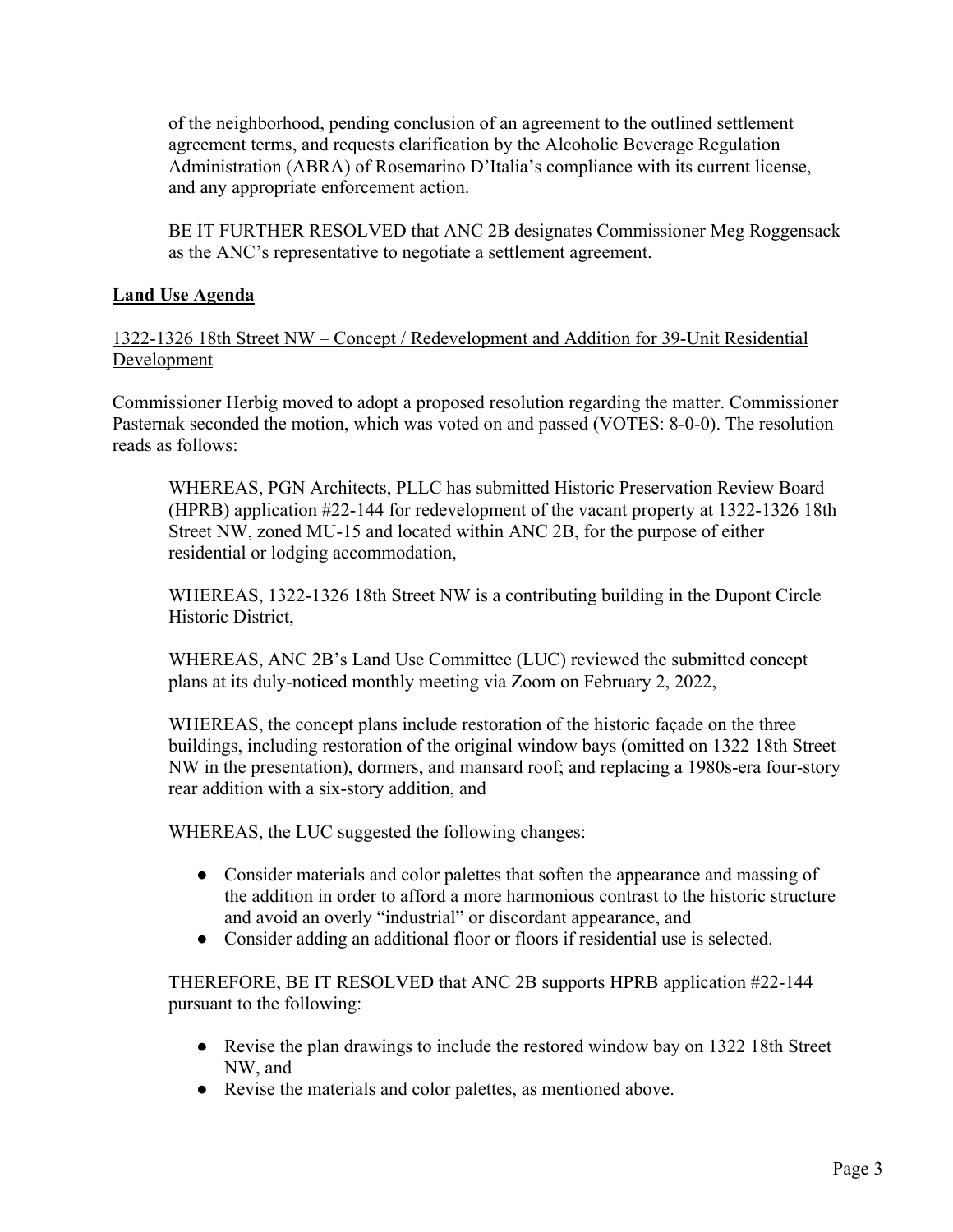BE IT FURTHER RESOLVED that, although not considerations for HPRB review, ANC 2B requests that the applicant considers the following for subsequent Board of Zoning Adjustment (BZA) and construction phases:

- ANC 2B prefers that the applicant selects the residential use, which would provide greater benefit to the Dupont Circle community with a much needed 36 or more new dwelling units,
- In line with the stated preference for residential use, ANC 2B asks the applicant to present to HPRB an alternative design incorporating one or two more stories for determining compatibility with the historic context,
	- If the larger design is deemed compatible, ANC 2B asks the applicant to consider seeking zoning approval for the greater height beyond the MU-15 allowable 65 feet, and
- ANC 2B requests the applicant coordinates its construction plan and use of public space during construction with the Palladium condominium across the street to minimize disruptions to traffic, disruptions to their garage access, and noise.

## 1431 Swann Street NW – Modified Permit for Third Floor Owner's Suite

Commissioner Herbig moved to adopt a proposed resolution regarding the matter. Commissioner Silverstein seconded the motion, which was voted on and passed (VOTES: 8-0-0). The resolution reads as follows:

WHEREAS, Trout Design Studio submitted Historic Preservation Review Board (HPRB) application #22-142 for a new third floor and rear addition of a residence at 1431 Swann Street NW, located within ANC 2B,

WHEREAS, 1431 Swann Street NW is a contributing building in the Dupont Circle Historic District,

WHEREAS, ANC 2B's Land Use Committee (LUC) reviewed the submitted concept plans at its duly noticed monthly meeting via Zoom on February 2, 2022,

WHEREAS, the project is by right, with no zoning relief requested; the roof addition is not visible from the street; and the adjacent neighbors to the west and across the alley have given their support for the project, and

WHEREAS, the LUC felt that the additions maintained the integrity of the street and there were no issues with the historic integrity of the rear bump out.

THEREFORE, BE IT RESOLVED that ANC 2B supports HPRB application #22-142.

## **Public Space Committee Agenda**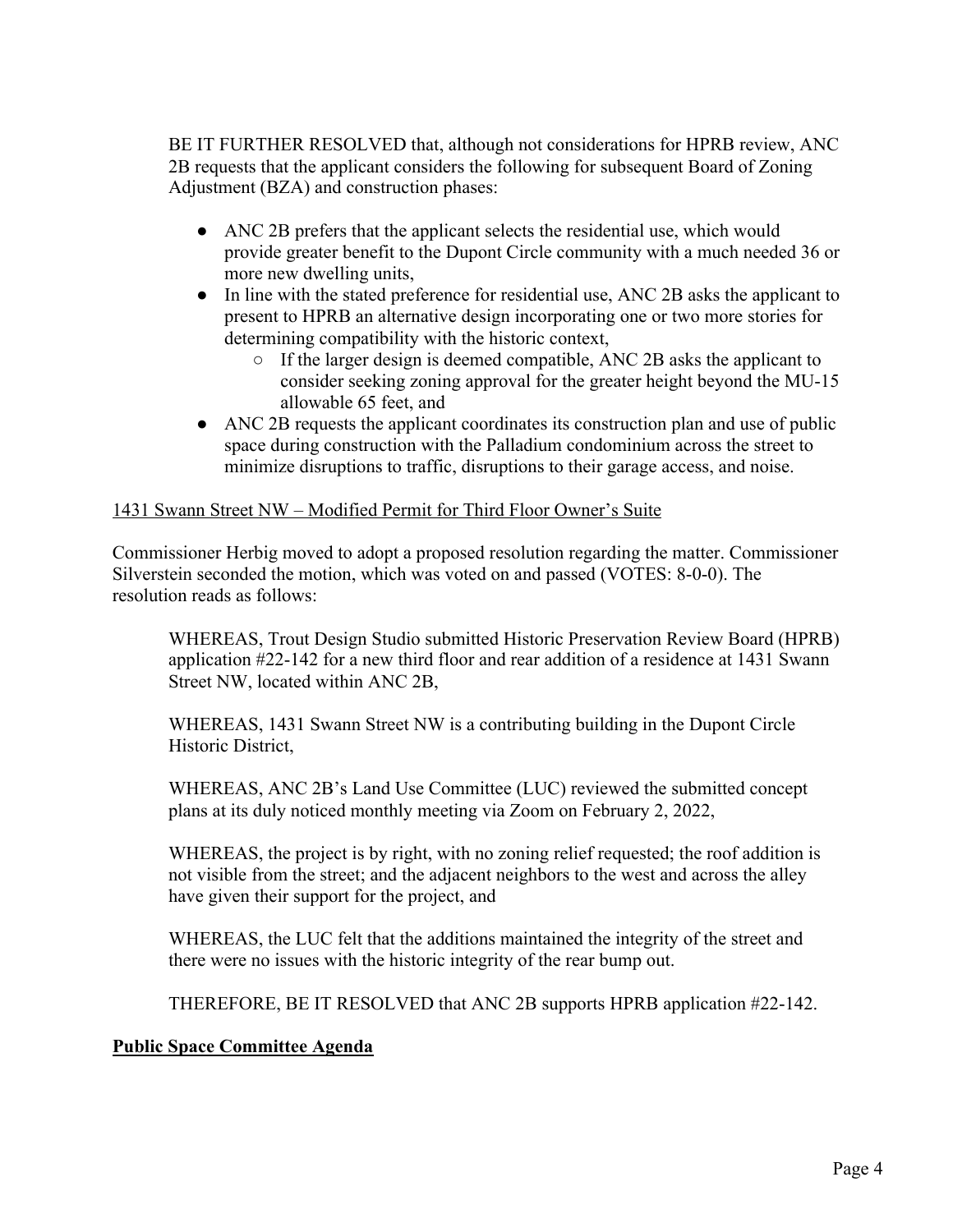Public Space Application by Boqueria for the Conversion of the Establishment's Existing Un-Enclosed Sidewalk Café to an Enclosed Sidewalk Café at 1837 M Street NW

*The Commission did not take any action regarding this matter due to the application being withdrawn.*

Public Space Application by Boqueria to Add Furniture and/or Equipment to the Establishment's Existing Sidewalk Café at 1837 M Street NW

Commissioner Silverstein moved to adopt a proposed resolution regarding the matter. Commissioner Roggensack seconded the motion, which was voted on and passed (VOTES: 8-0- 0). The resolution reads as follows:

ANC 2B supports Boqueria's public space application to add furniture and/or equipment to the establishment's existing sidewalk café at 1837 M Street NW based on the understanding that there will be no change to the current footprint of the sidewalk café.

## **General Agenda**

Consideration of a Resolution Regarding the Special Event Applications for the 2022 Capital Pride Parade on Saturday, June 11th, 2022 and the 2022 Capital Pride Festival on Sunday, June 12th, 2022

Commissioner Roggensack moved to adopt a proposed resolution regarding the matter. Commissioner Mulhall seconded the motion, which was voted on and passed (VOTES: 8-0-0). The resolution reads as follows:

WHEREAS, Dupont Circle has hosted the annual Capital Pride Parade since its founding as Gay Pride Day in 1975,

WHEREAS, the Capital Pride Parade and Capital Pride Festival have become two of the nation's largest community events and carry extra significance to the LGBTQI+ community due to their location in the nation's capital,

WHEREAS, there was no parade or festival in 2020 and 2021 due to the COVID-19 pandemic,

WHEREAS, ANC 2B partnered with the Capital Pride Alliance in 2021 to organize a COVID-safe event in recognition of the event's importance to the community, which was attended by Vice President Kamala Harris,

WHEREAS, the Capital Pride Alliance, the sponsor and producer of the annual Capital Pride Parade and Capital Pride Festival, plans a return to normal with this year's 2022 parade and festival, scheduled for June 11, 2022 and June 12, 2022, respectively,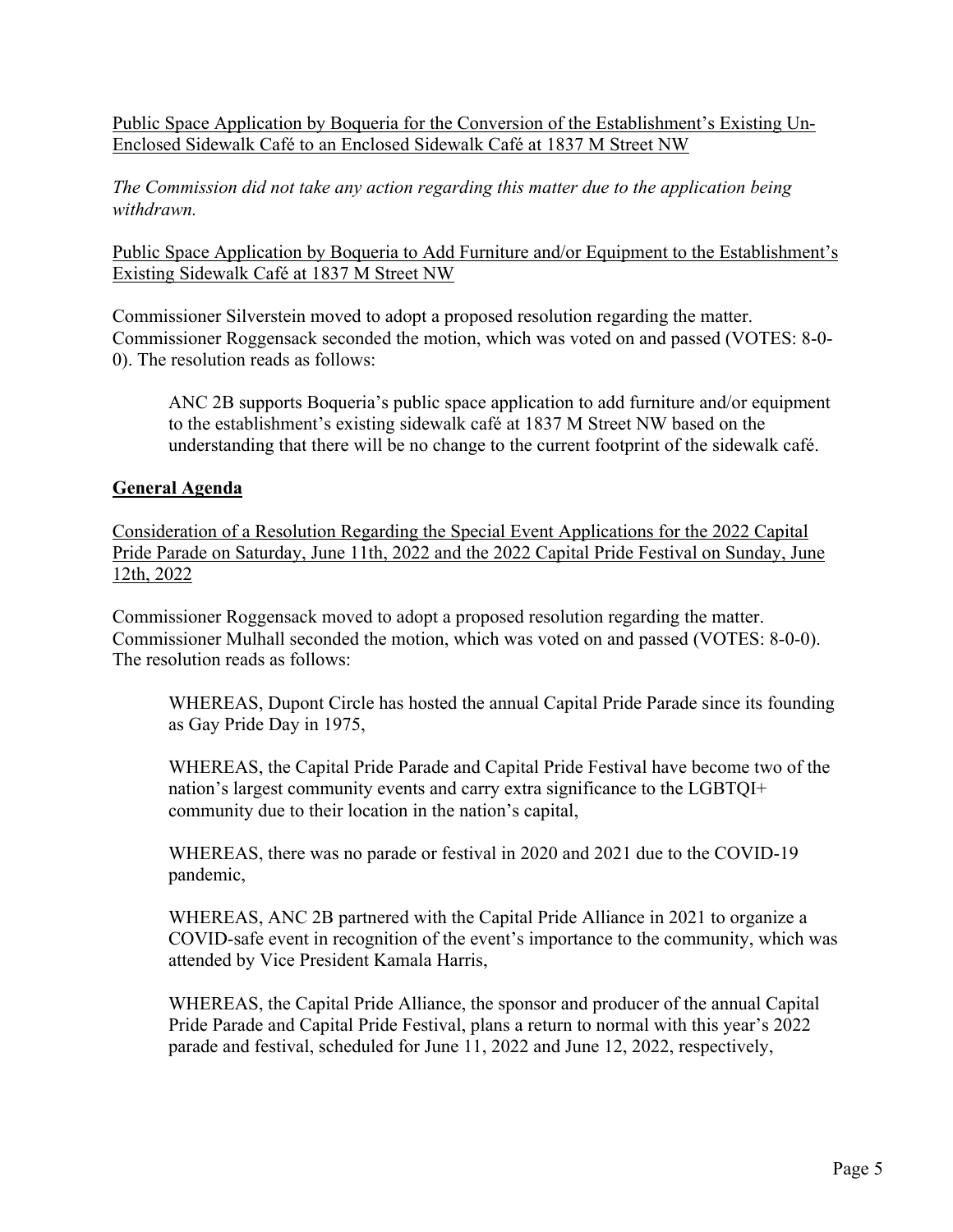WHEREAS, the 2022 Capital Pride Parade will honor the event's history while looking to its future – a 50th celebration in 2025 – with a modified route beginning in Logan Circle and ending in Dupont Circle and complementary venues,

WHEREAS, these venues will include reviewing stands and designated spectator bleachers along the route and a closure of 17th Street from R Street to P Street NW in order to enable a block party event during the June 11 and June 12 weekend, and

WHEREAS, this event, the 47th and a critical building block toward the 50th celebration, will benefit from strong advanced community and business engagement to ensure awareness, support, and appropriate logistical preparations.

THEREFORE, BE IT RESOLVED that ANC 2B welcomes the return of the annual Capital Pride Parade and Capital Pride Festival.

BE IT FURTHER RESOLVED that ANC 2B requests that the Mayor's Office elevates the profile of the Capital Pride Parade and Capital Pride Festival, facilitating and prioritizing necessary permits, approvals, arrangements, and requisite support from District of Columbia authorities, agencies, and departments.

BE IT FURTHER RESOLVED that ANC 2B pledges to support the Capital Pride Alliance and the LGBTQI+ community in outreach and associated activities in order to contribute to the successful return of this event to our neighborhood.

Consideration of a Resolution Urging Expeditious and Transparent Handling of Hate Crimes and Bias Incidents by All DC Government Agencies

Commissioner Silverstein moved to adopt a proposed resolution regarding the matter. Commissioner Rueckgauer seconded the motion, which was voted on and passed (VOTES: 8-0- 0). The resolution reads as follows:

On the first day of Black History Month, Howard University (and other HBCUs nationwide) had to be shut down because of a coordinated series of bomb threats.

That same week, the day after International Holocaust Remembrance Day, Union Station here in Washington was defaced by as many as a hundred swastikas.

Earlier that week, in an editorial in the Washington Post, Colbert King had warned that hate crimes are becoming more common here and across our nation.

In his editorial, Mr. King referenced an event that occurred in December at DC's Watkins Elementary School, where third graders were directed to reenact scenes from the Holocaust, including mass shootings. When one student asked why the Holocaust occurred, the librarian reportedly answered, "because the Jews ruined Christmas."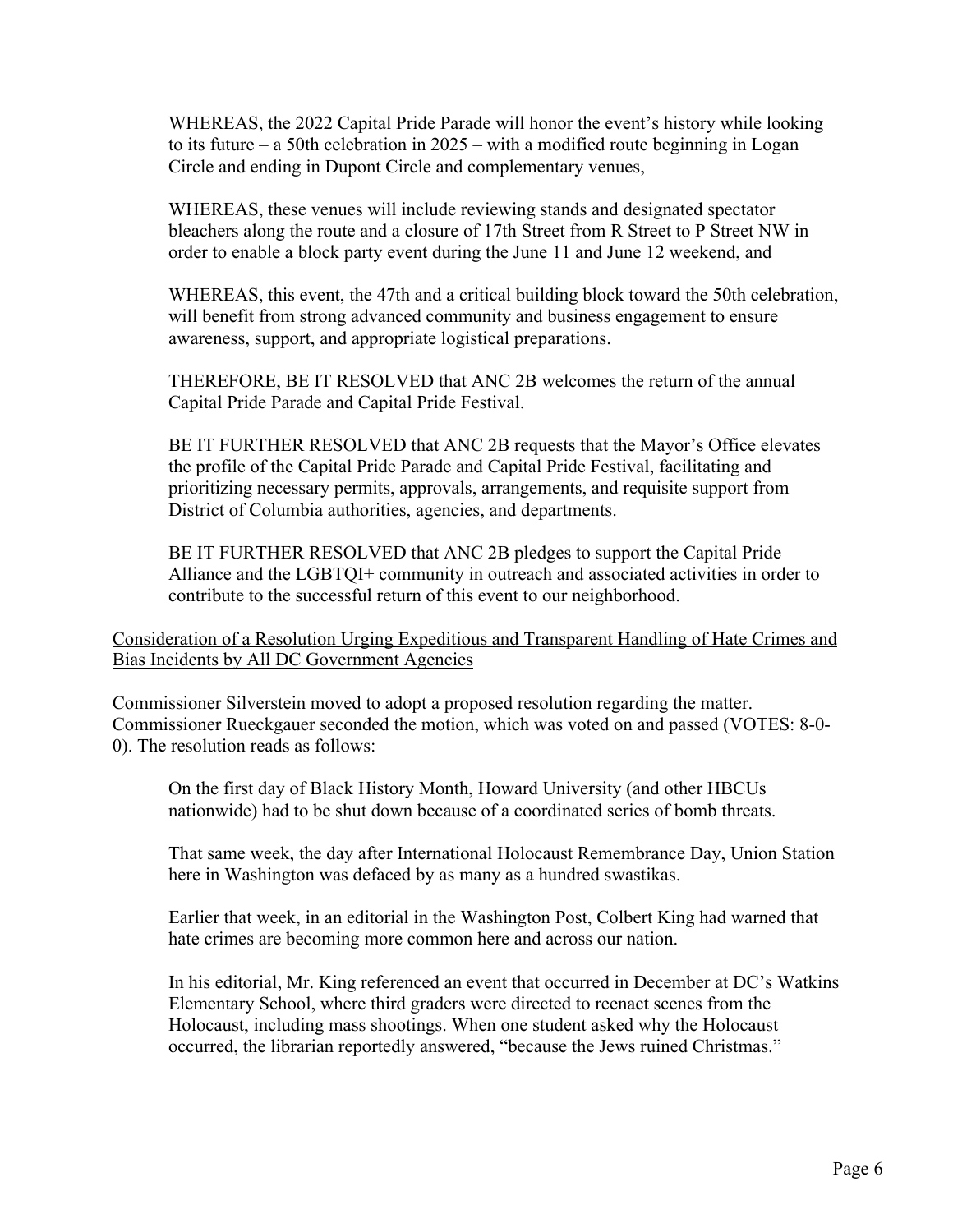Following parental complaints and national news coverage, the librarian was placed on leave and an investigation was promised. But now it is February, and we are told the investigation is still ongoing and there is nothing to report. Mr. King asked, "where is the outrage?"

We concur.

Colbert King follows that question with what he calls an immutable truth: "Jews alone cannot eliminate antisemitism; Blacks can battle racism like hell, but we can't overcome it by ourselves; victims of hate crimes can't defeat their demons without help." And we add the same holds true for all those who are victims of hate.

Racism, anti-Semitism, Islamophobia, homophobia, transphobia, sexism, xenophobia, and other forms of oppression are all vile and have no place in the District of Columbia or in our nation.

And we shout from the rooftops the title of his editorial: "The targets of hate can't be left to fight back alone."

The defacing of a sign at a beloved historically Black church in downtown DC was an attack on all of us.

The attack on an Asian-American family in Cathedral Heights, prefaced by both anti-Asian and anti-gay slurs, was an attack on all of us.

Any attack triggered by hate is an attack on all of us.

Therefore, we respond to our beloved friend and neighbor Colbert King that we share the outrage. We demand that the DC Public Schools and all other DC and federal agencies place high priority on dealing with hate crimes and not slow walk or delay investigations. Justice delayed is justice denied.

We also demand that the victims of hate crimes be kept informed of the status of their cases, and of any change in the status of those charged in the case. This transparency is necessary so that the victim might have a say in plea bargaining and also in changes to any bail or confinement requests, so that the victim of a hate crime might make informed decisions about self-protection.

Hate has no place in the District of Columbia. The targets of hate cannot be left to fight back alone. And our government and judicial system must prioritize dealing with hate crimes and cannot slow-walk their response.

Consideration of a Resolution Requesting DC Council Action Establishing Regulations for "Last-Mile" Warehouse or Distribution Facilities In or Near Residential or Mixed-Use Neighborhoods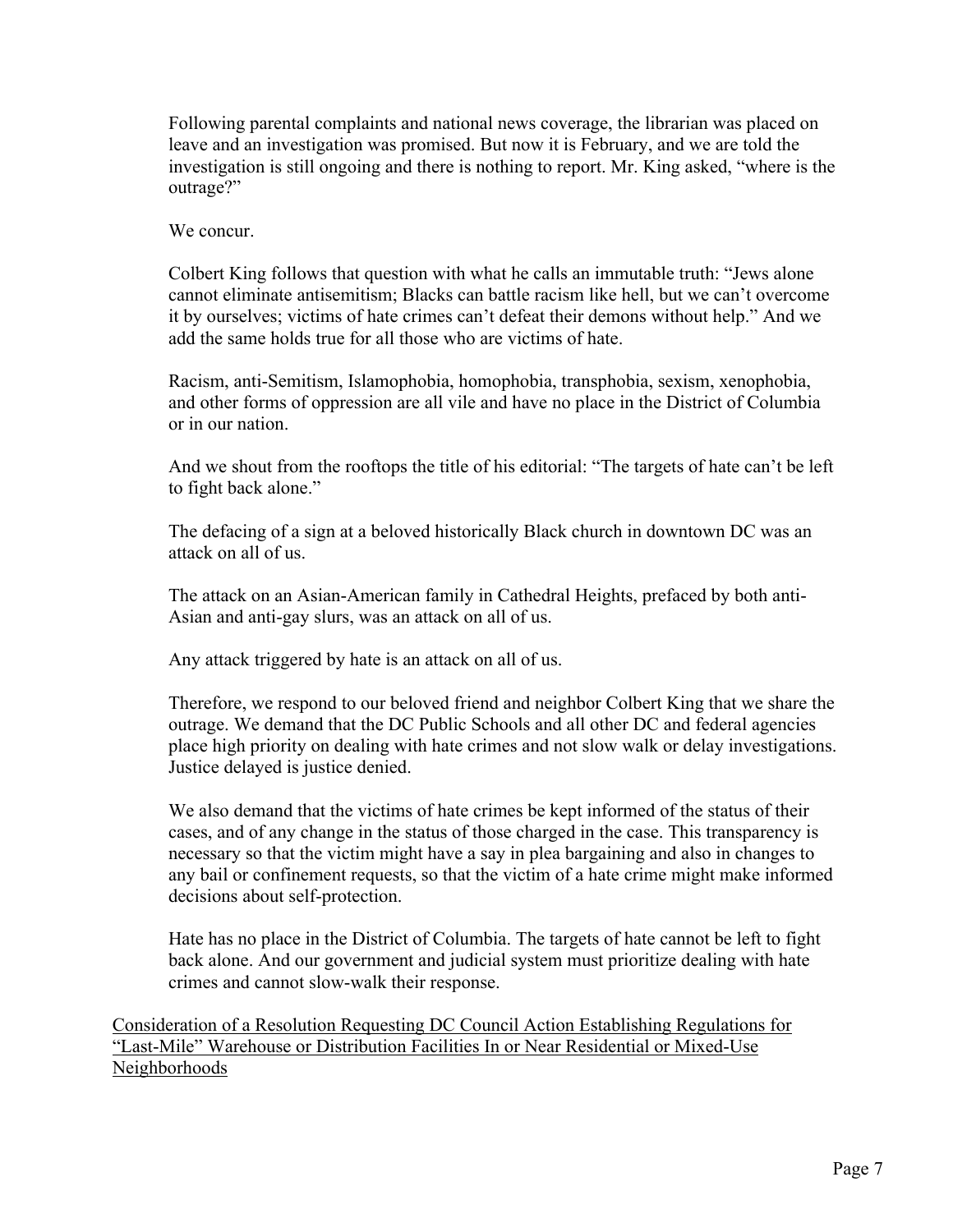Commissioner Rueckgauer moved to adopt a proposed resolution regarding the matter. Commissioner Roggensack seconded the motion, which was voted on and passed (VOTES: 8-0- 0). The resolution reads as follows:

WHEREAS, last mile delivery services (LMDS), including GoPuff and DoorDash's DashMart, operate warehouse-like "fulfillment centers" to source grocery, household, and sundry items for delivery by drivers to their customers,

WHEREAS, LMDS are increasingly popular and offer a useful service to District residents,

WHEREAS, warehouses and distribution facilities storing the inventory for LMDS have opened in residential or mixed-use neighborhoods of the District of Columbia,

WHEREAS, the District of Columbia currently does not have a business classification, zoning, regulation, or enforcement for LMDS,

WHEREAS, residents of the District of Columbia in residential or mixed-use zones are not consulted in advance regarding the location or operation of an LMDS opening near them,

WHEREAS, delivery drivers queued and awaiting assignment routinely disrupt the peace, order, and quiet of the neighborhood with litter; noise, such as loud conversation or music; obstructing traffic; or stressing parking at all hours of the day and night,

WHEREAS, the operators of the facilities claim no responsibility for disruptions of peace, order, and quiet or conduct by their operation or their drivers, and

WHEREAS, neighborhoods in ANC 2B, ANC 2E (Georgetown) and ANC 6B (Capitol Hill) have been experiencing disruption to peace, order, and quiet from existing LMDS.

THEREFORE, BE IT RESOLVED that ANC 2B requests that Councilmember Pinto work with ANC 2B and the community to develop and introduce legislation to the DC Council that provides meaningful regulation and enforcement for LMDS in residential and mixed-use zones, including:

- Establishing a specific business classification for LMDS,
- Directing the Department of Consumer and Regulatory Affairs (DCRA) to establish an approval process for applicants similar to that of the Alcoholic Beverage Control (ABC) Board that requires public notice to residents and ANCs and entering into settlement agreements addressing neighborhood concerns and governing an operation's responsibilities and conduct,
- Directing DCRA to establish clear and timely enforcement, adjudication, and penalty imposition policies to resolve complaints from neighbors or other DC Government agencies without complicated or time-consuming complaint processes,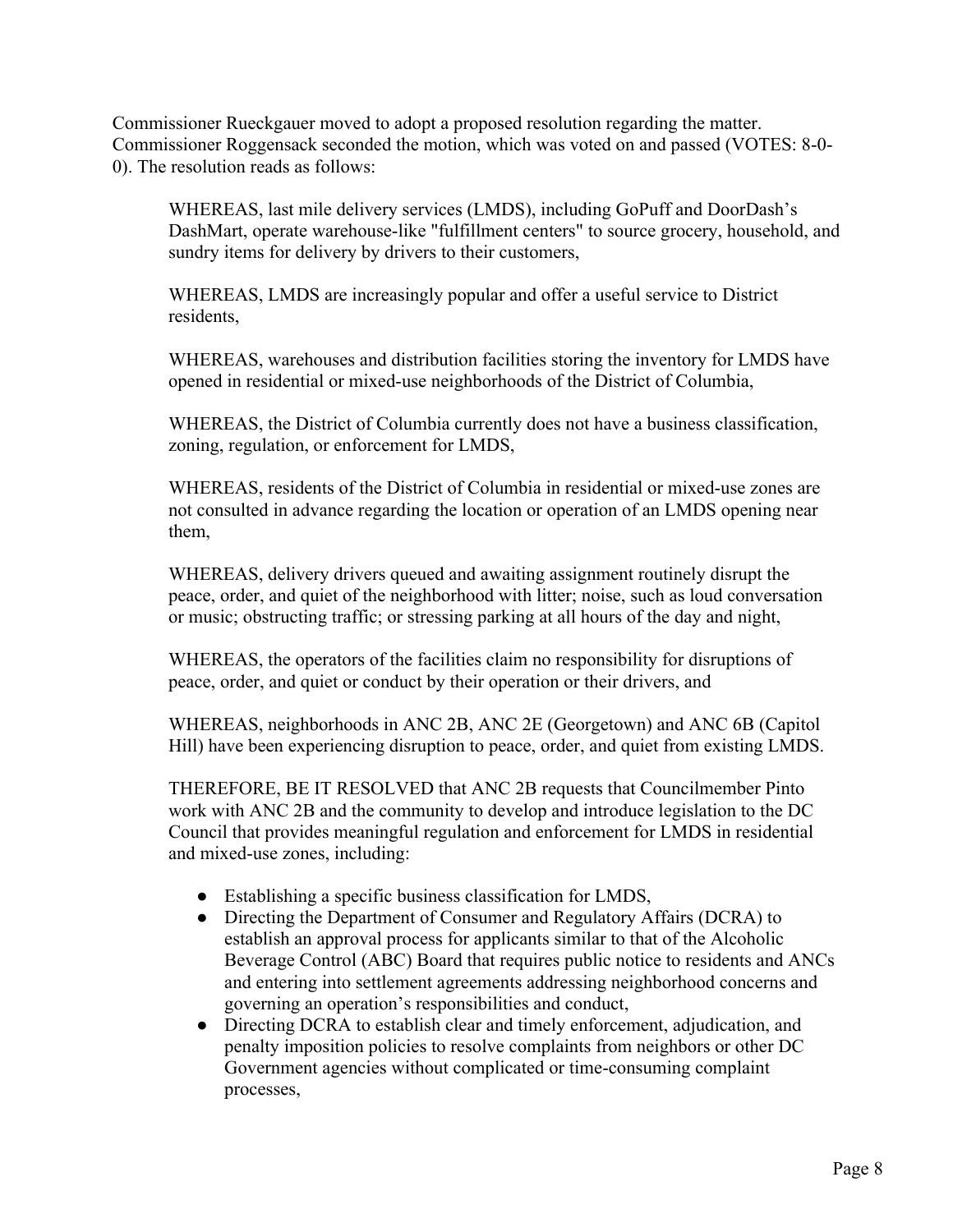- Holding LMDS operators fully responsible and accountable for the conduct of their drivers and suppliers, whether direct employees, temporary workers, or contract workers, including for blocking traffic, parking, driveways, and alleys and for noise and litter,
- Requiring LMDS operators to maintain current records of drivers engaged by them, whether employees or contractors, and readily accessible logs of reported complaints or incidents involving their drivers, including of property damage or untoward conduct,
- Requiring that LMDS facilities:
	- Have adequate private loading and parking for employees and staging for drivers awaiting dispatch per zoning regulations,
	- Apply for and obtain zoning relief for a location if it does not satisfy zoning requirements,
	- Establish a traffic control plan satisfactory to residents, ANCs, and the District Department of Transportation (DDOT) which is incorporated into the settlement agreement,
	- Apply for and obtain permits from DDOT and/or the Public Space Committee to use designated on-street space for commercial pick-up and drop-off and driver queueing, subject to DDOT's regular processes,
	- Prohibit their employees and contractors from parking or standing in travel lanes, alleys, driveways, neighboring building entrances, or parking facilities, with the Department of Public Works (DPW) and the Metropolitan Police Department (MPD) providing increased enforcement without citizen complaint, and
- Specifying that zoning and public space accommodations and settlement agreements made for LMDS automatically expire upon cessation of occupancy by the operator or an immediate successor maintaining the same type and scope of business so that the accommodations and settlement agreements do not automatically convey to a different business category.

## Consideration of a Resolution Regarding Pedestrian Safety

Commissioner Roggensack moved to adopt a proposed resolution regarding the matter. Commissioner Pasternak seconded the motion, which was voted on and passed (VOTES: 8-0-0). The resolution reads as follows:

WHEREAS, 2021 has been DC's deadliest year in the past decade for traffic fatalities,

WHEREAS, half of the forty fatalities have involved pedestrians or bicyclists,

WHEREAS, in addition to these fatalities over 4,000 people have been injured in traffic accidents, including pedestrians and bicyclists,

WHEREAS, one of those injured, four-year-old Nathan Ballard-Means, is a resident of ANC 2B, struck in a crosswalk by a driver failing to observe posted stop signs,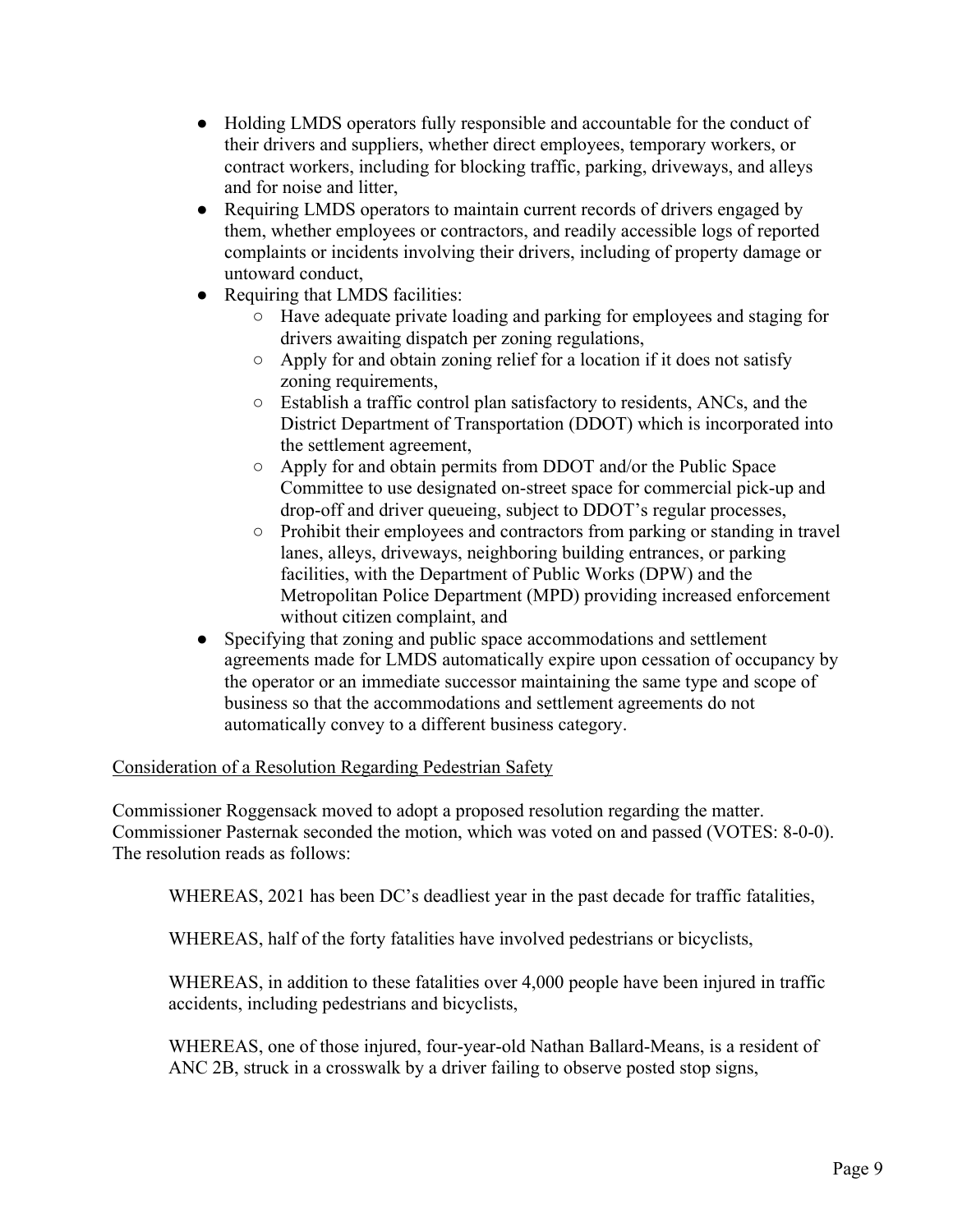WHEREAS, Washington, DC pledged to end traffic fatalities by 2024 under Vision Zero,

WHEREAS, only one year, 2019, has seen a decrease in fatalities since this initiative was announced,

WHEREAS, a 2020 Safe Routes to School plan for Ross Elementary School found that the adjoining streets are hazardous to pedestrians,

WHEREAS, the recommendations in that plan are now pending before the District Department of Transportation (DDOT) for immediate implementation,

WHEREAS, the DC Council has introduced two bills to address pedestrian safety and to make school zones safer: DC Council Bill B24-0566 – the "Walk Without Worry Amendment Act of 2021" and DC Council Bill B24-0565 – the "Safe Routes to School Expansion Regulation Amendment Act of 2021,"

WHEREAS, it is the intent of these two measures to standardize the installation of raised crosswalks and to expand school zones and safety measures, including enforcement, and

WHEREAS, these bills are one part of a larger effort to ensure improved DDOT planning, design, and implementation of roadway improvements in order to make DC's streets safer for all road users.

THEREFORE, BE IT RESOLVED that ANC 2B welcomes the March 14, 2022 scheduled hearing on these bills by the DC Council's Committee on Transportation and the Environment, and urges the DC Council's careful consideration, including additional modifications in order to strengthen the effectiveness, swift passage, and ongoing oversight of the implementation of these two important and timely pieces of legislation.

BE IT FURTHER RESOLVED that ANC 2B encourages the DC Council to review existing progress on both Safe Routes to School interventions and Vision Zero implementation as part of upcoming agency oversight hearings.

BE IT FURTHER RESOLVED that ANC 2B encourages the DC Council to address persistent concerns about DDOT's performance, including the DC Auditor's report on how DDOT gives "great weight" to ANC concerns and input to notices of intent (NOIs).

#### **Administrative Matters**

Approval of the ANC's Regular January 2022 Meeting Minutes

Commissioner Silverstein moved to approve the ANC's regular January 2022 meeting minutes. Chair Holden seconded the motion, which was voted on and passed (VOTES: 8-0-0).

Appointment of the Members of the ANC's Land Use Committee (LUC)